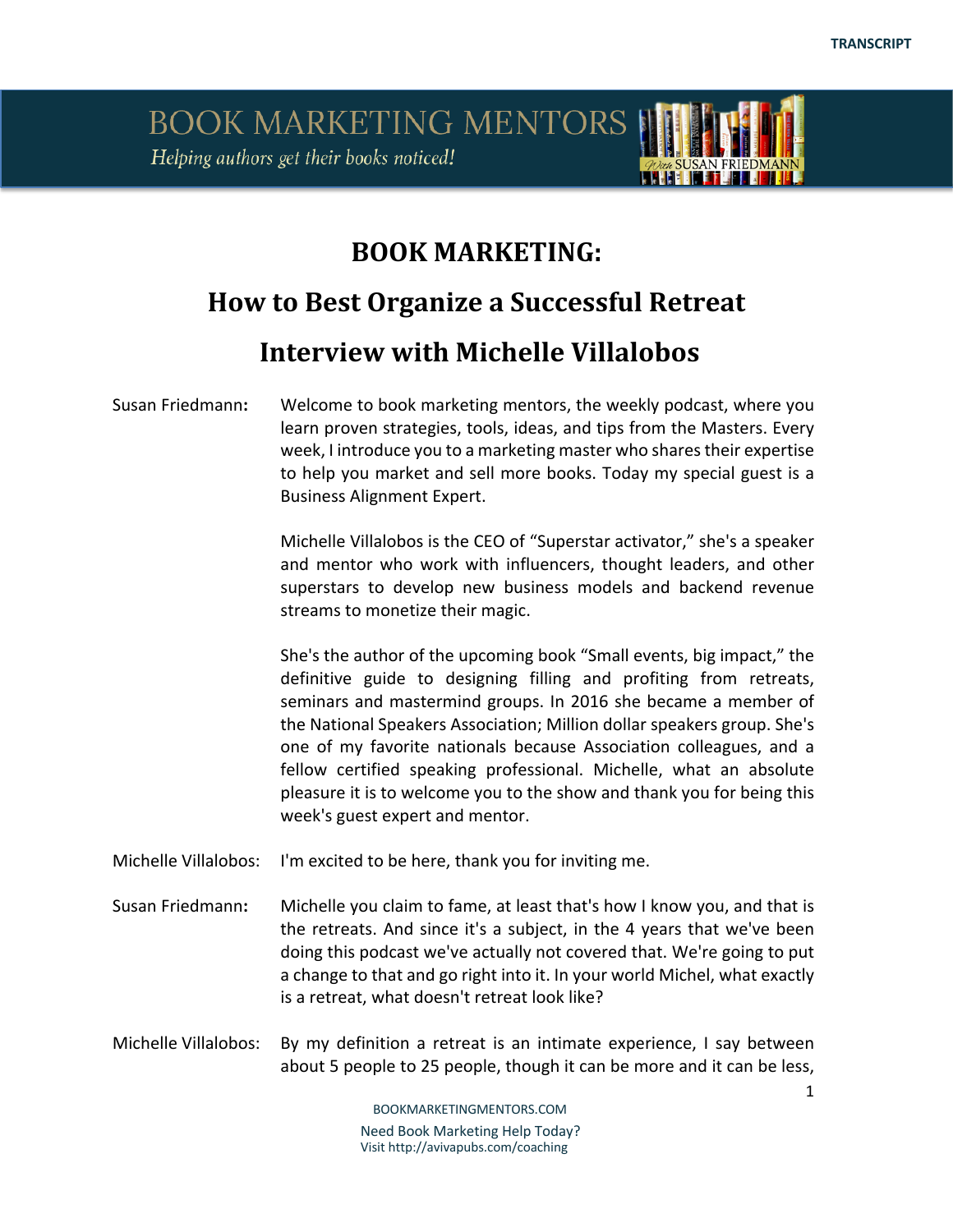that delivers some sort of breakthrough outcome. And that serves as the foundational program where you consolidate, synthesize, where you compile your core content, your most important content, your foundational content into one experience. And that serves then as a foundation that helps people have this breakthrough and then leads them into what's next. Some sort of mastery program to keep working with you. So I see retreats as an event experience, but more importantly I see them as a part of a profitable sustainable scalable business model.

**LETH ICLF** 

- Susan Friedmann**:** So in your world, a retreat would be an entree to working with you in a more intimate, more refined manner, where they would learn will go deeper into the subject matter.
- Michelle Villalobos: Exactly! And that's not to say I don't have retreats that are more for… as part of the mastery but really what strands formed my business the most, and what I see working with others is to 1st create that foundational program. That like you said serves as the entree into what it looks like to work with you, and sort of entices people to take that next step.
- Susan Friedmann**:** I love about that would entice. Woo! Oh Yes-yes, yes-yes. Let's talk about it as a business model, our listeners as you know are non-fictional authors, who primarily the nonfiction authors, and they're looking to create an author marketing platform for themselves. Where would you see this business model fitting into that?
- Michelle Villalobos: What I've seen, what I have experience for myself too is that you can do a lot in 3 days. So most retreats, the ones that I teach most of my clients are using a 3 day retreat model. And basically it comes in what I call… so I divide business into these 3 major components, "Frontend, backend, big backend." The front and is everything that goes into marketing, and I actually include books and speaking in that frontend.

I don't see for example book sales or speaking sales, selling speaking engagements as the best backend or big backend for a business, because generally book sales as you well know… generally you have to have a lot of mass to make money selling books, a lot of volume. And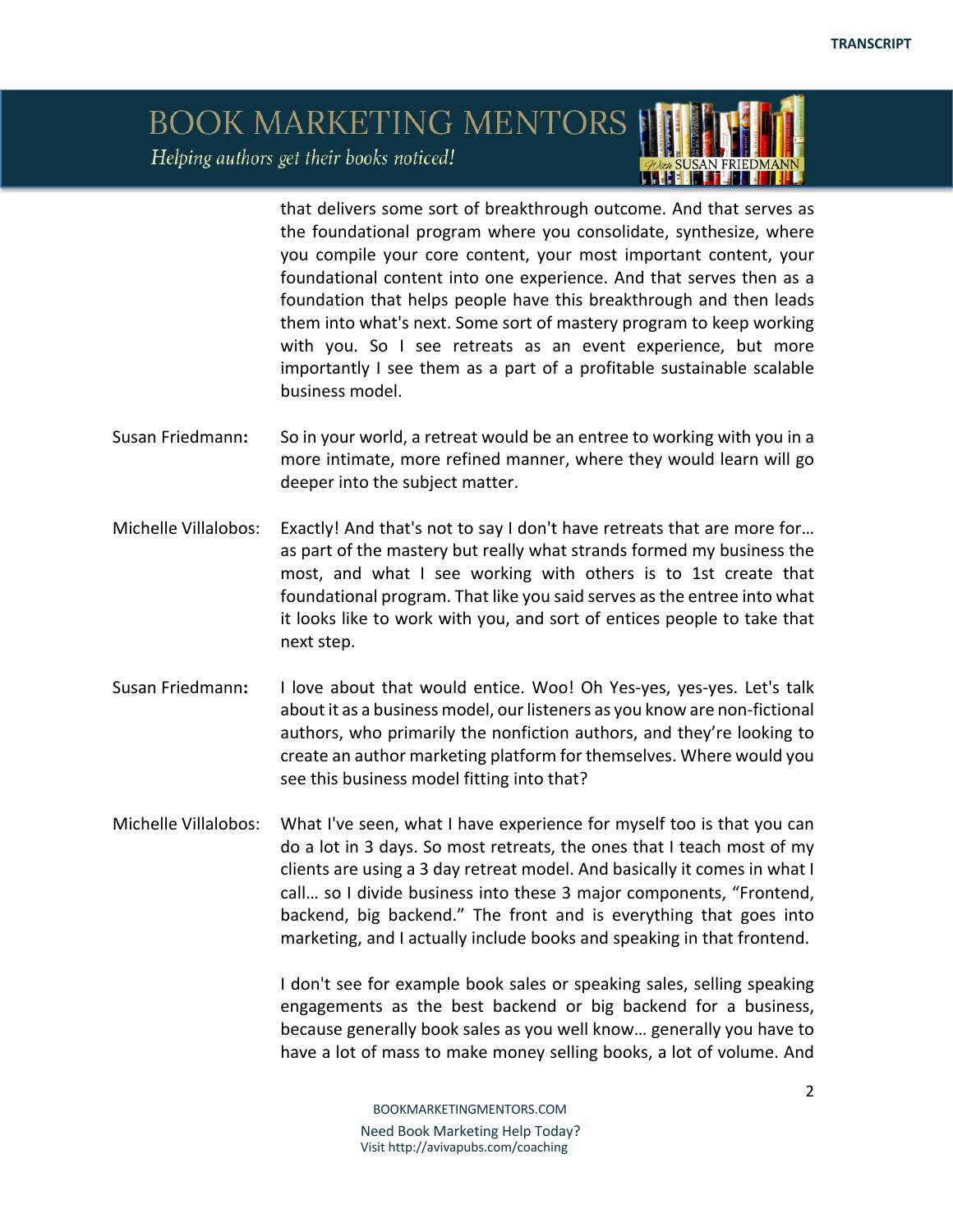with speaking you're selling your time for money.

So neither of those to me is the most ideal big backend, which I'll talk about in a moment. So I see those as falling into the front end, and then those are ways to generate visibility audience credibility, which then lead into the backend. The backend is where the retreat seats, the backend is the deep dive experience that delivers what I call a juicy outcome in a compressed amount of time. It's something that people really want and need but it's not a huge commitment for them.

The retreat is where you give them some sort of big breakthrough, and then the big back in and what people can lead into from the rich Street is some sort of mastery program. Ongoing support, leadership coaching, done for you services, retainers, anything that has a monthly recurring revenue model for you, and that delivers ongoing mastery or support or value for the client. And that is in my opinion a very simple way to set up a very successful and scalable and stable business.

- Susan Friedmann**:** In terms of where our authors are, once they have published that book could they go straight into conducting a retreat?
- Michelle Villalobos: Possibly, very likely! I mean I did my 1st retreats without a book at all. I was using other marketing strategies, mainly networking, and speaking. But having a book I believe really positions you well to have people want to go deeper. So for the ideas in a book, you can lay out the framework, you can explain the concepts, you can share the philosophy but you can't really hands on work with people.

And if you have positioned yourself as this expert in your book and people love the book, chances are there are going to be a percentage of those people that are interested in what would it look like to work with this person directly? Can I work with this person directly? Now of course a one on one, you could work with people one on one, but that's not very scalable or very lifestyle friendly.

A retreat offers an opportunity to say yeah you can work with me, and the way I work is I do this transformational or informational or skills based or whatever type of retreat it is, and you can attend. That way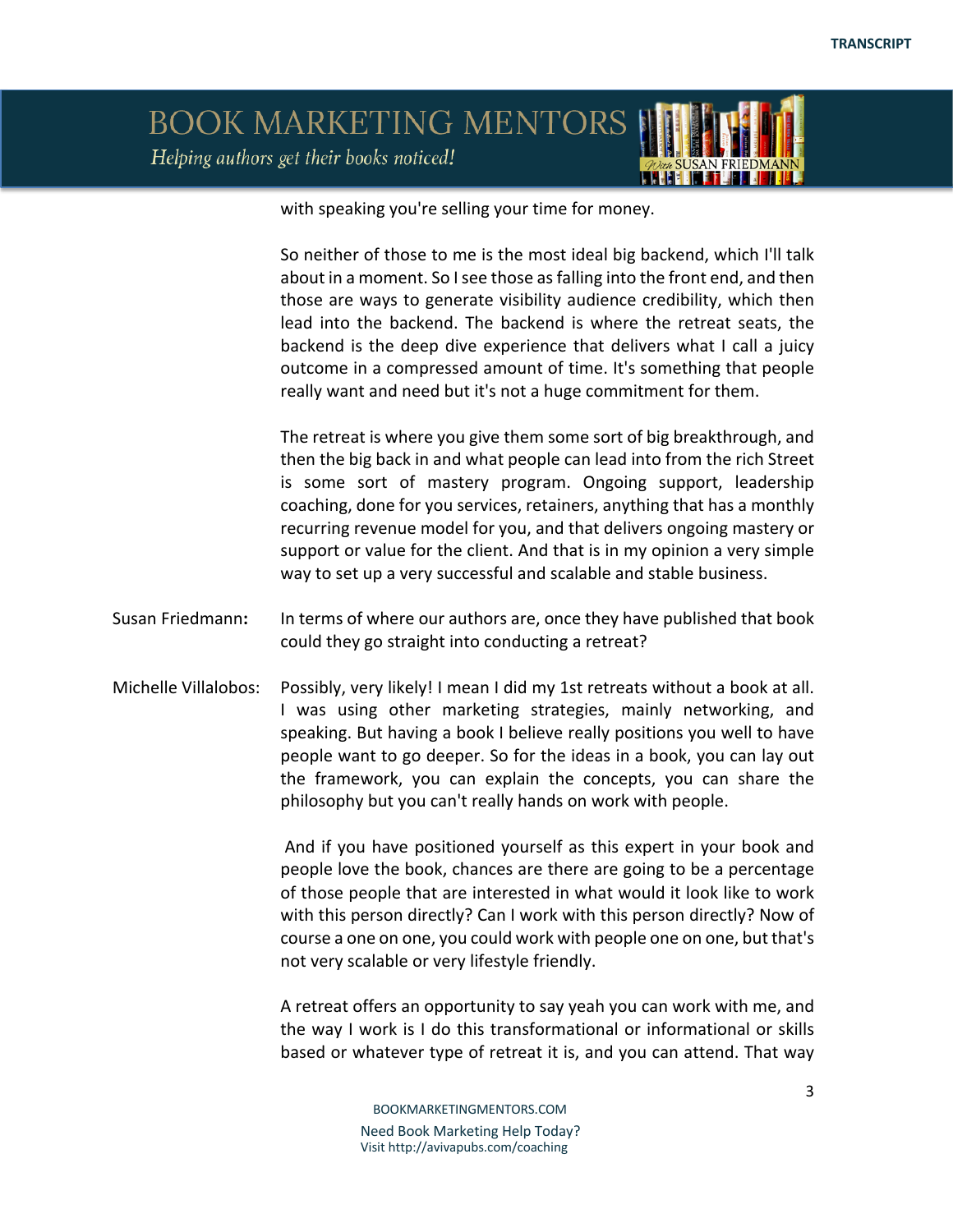

you get people together, and what I've seen happen with retreats too is that I used to think that I was the source of all the magic. Susan I used to think that I had to have all the answers and if a client came to me for support then I needed to give them those answers.

And what I've learned is how to instead cultivate an experience that creates the conditions for them to find their answers. And that's more powerful, not to mention that there's no magic in the group, in the cross pollination of the group that happens without me and that I couldn't possibly deliver if I tried. There's so much magic in a group experience, I think it's really in that maybe I'm partial, I recognize that. I just think it's such a model, especially if you like speaking or delivering experiences or facilitating groups.

- Susan Friedmann**:** Of course, I have to ask this question because based on our current situation, I know that you've been conducting these retreats live. Now what happens, can you do the same thing on a virtual basis, because it sounds as if you might lose some of that magic, will that crosspollination. How does that work, what can you do virtually?
- Michelle Villalobos: That is such a good question, and honestly Susan if you'd asked me that question 3 months ago, I would have said no, no-no, you've got to do it live, it has to be live. And I will say that I do still prefer live, I'm partial to it, but I had my retreat scheduled for March, I think it was 28 to 30, or something like that. And I had to make a judgment call about 2 weeks before, we were right in the beginning stages of this, or you know heading into this. And I said well either "I pull the plug, or I go virtual."

And I don't want to pull the plug, because I had paid clients, and I had clients in my big back in program that wanted to do the retreat again. They were signed up, and I was like well, let's try it. Let's do the experiment, we did it, it was successful, it was different, I wouldn't say it was as enjoyable for me, but it was pretty sweet not to have to fly to the venue, and get a hotel room ,and all that stuff, and ultimately we did have the magic.

The magic happened, and I think the reason it happened was because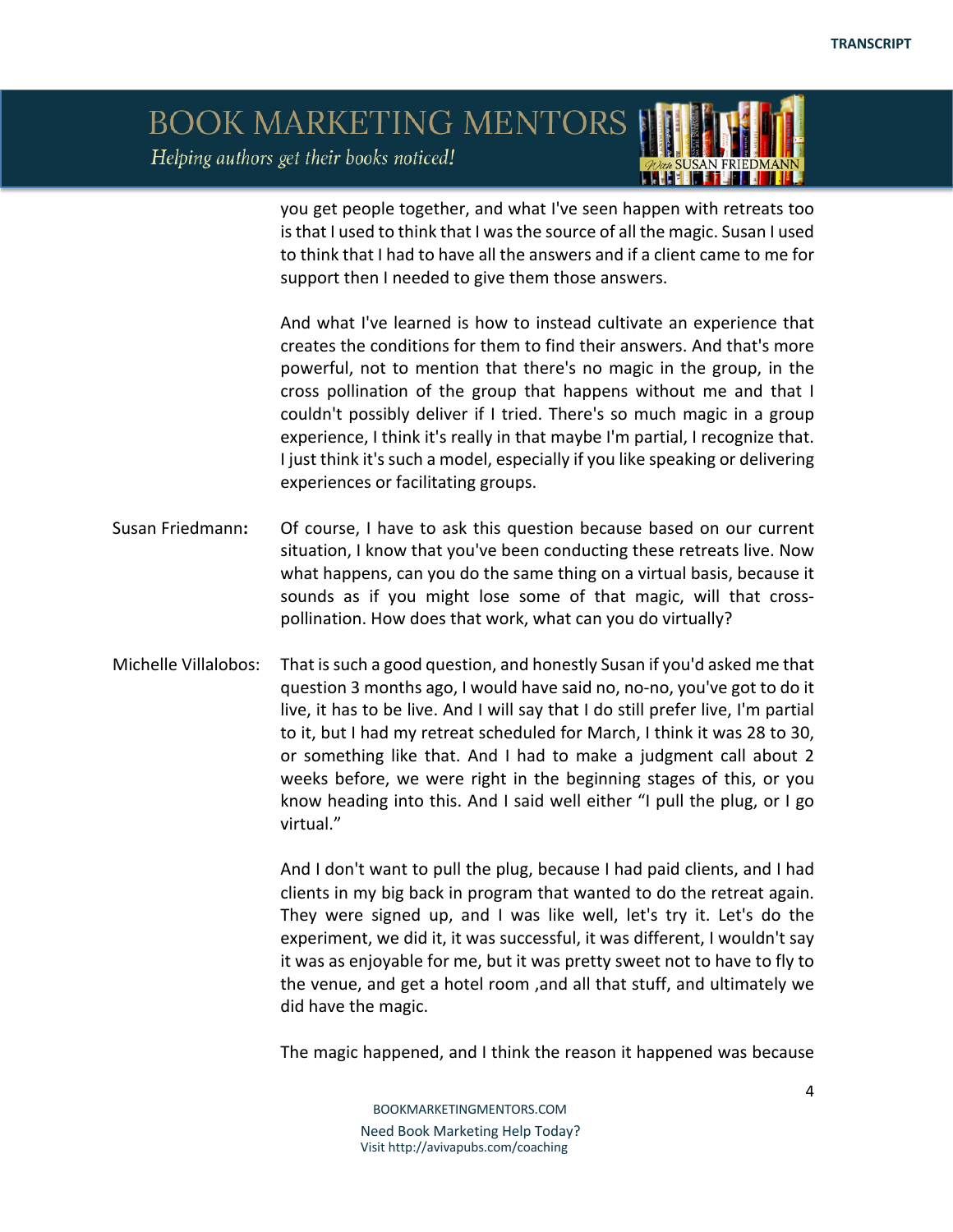#### BOOK MARKETING MENTORS Helping authors get their books noticed! ISKNA I MATTELSKA FI

I was very intentional about setting aside space and time to make sure that the people connected with each other. Just to give an example usually in our retreats, we send people you know give him a 90 minute lunch. Then we invite them, and encourage them to connect with each other and go to lunch together. Obviously, that wasn't going to happen. So what we did was ahead of time we sent an e-mail asking people to please have their food planned out for the weekend.

So that they could take a short break to prepare the food and then bring it back and we were going to have lunch break out rooms, so we were going to put people into smaller groups while they ate lunch and then we gave them activities to do with each other. For example, take the people in the room in your group on a tour of your office, or a tour of your house, or share something that's in your home that's meaningful to you.

We helped that along by creating, you had to do a lot more, I'd say imagination, and imaginative thinking, but ultimately we did get the results in the sense that we had a good solid, not our best but a good amount of enrollments into our big back end program.

- Susan Friedmann**:** Congratulations! Wow! So I mean that was a real shift not only in thanking, but just how you conducted this whole event. And you still kept it to 3 days, is that correct?
- Michelle Villalobos: We did, and that was challenging. Especially since I'm in Denver, and the event is usually in Miami, so we kept the East Coast time. But we did 9 am to 7 pm each day, which for me is 7 am to 5 pm each day, but it worked out well.
- Susan Friedmann**:** I attended one that was Monday through Thursday, so it was 4 days, it was exhausting. All day, looking at the screen. And you're right, we did break out rooms, and then we had a lunch period, that we were on our own, and then we came back to the event. That it was very tiring, very tiring, but I know that these retreats are.
- Michelle Villalobos: Well, you know that's the truth, and when we're in person, it's very tiring as well. But I feel like we have a really nice rhythm. I'll share that,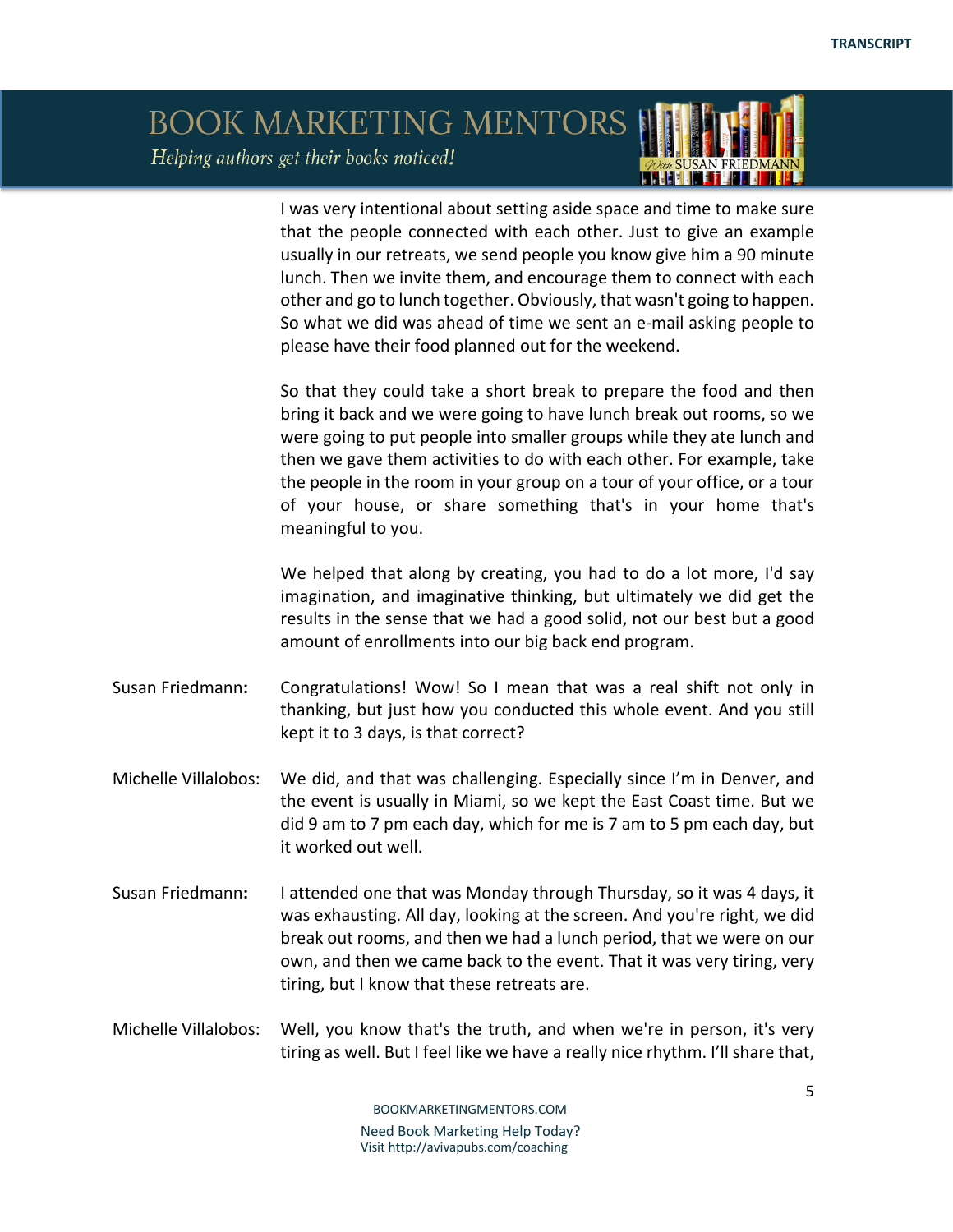the way we structure the days, it's very rarely me just talking to the screen, we have a lot of dynamic interaction. A lot of exercises, we do hot skit, we mix it up a lot. And generally our group is also very engaged, there's a lot of activity in the chat, there are a lot of people wanting to share.

<u>ISSNE MATERIAL I</u>

I've been to a lot of retreats, not retreats sorry… virtual events now lately, and I have to say we do it better or we did it better. I'm proud of the way that people at the end said I thought it was going to be excruciating, and it wasn't. It was fun, it was awesome, that was the kind of feedback we got.

Susan Friedmann**:** Congratulations! Now the question is if you do it again, what would you do differently second time around knowing what you know about a virtual event?

Michelle Villalobos: I would mail out a package in the mail earlier with different things in it. So one of the things we did was send out a care package with our playbook, I waited too long to send that, and it ended up costing us an arm and a leg. I would get that out earlier, and then along with that I would send out some fun things, this time we sent out a couple snacks, we sent out some pens but I probably play a little more with that piece.

> And Other than that, I don't think I'd change to much else, I feel like we did a really good job rolling with it, and the breakout sessions were good. Oh, one of the things that went really well was that on the 3rd day during the action planning session, we figured out to break out each client's into their own breakout room. And then the coaches that were there supporting would go and pop in and out of the rooms to check on people.

> That way they got the feeling like we do in person of having the one on one support, which I wasn't sure how we were going to do that, and that's ultimately how we figured it out. That worked really well!

Susan Friedmann**:** Our on listeners love learning about mistakes and I'm sure there are hundreds here but what are some of the common ones that you find people make when they think about or even conduct one of these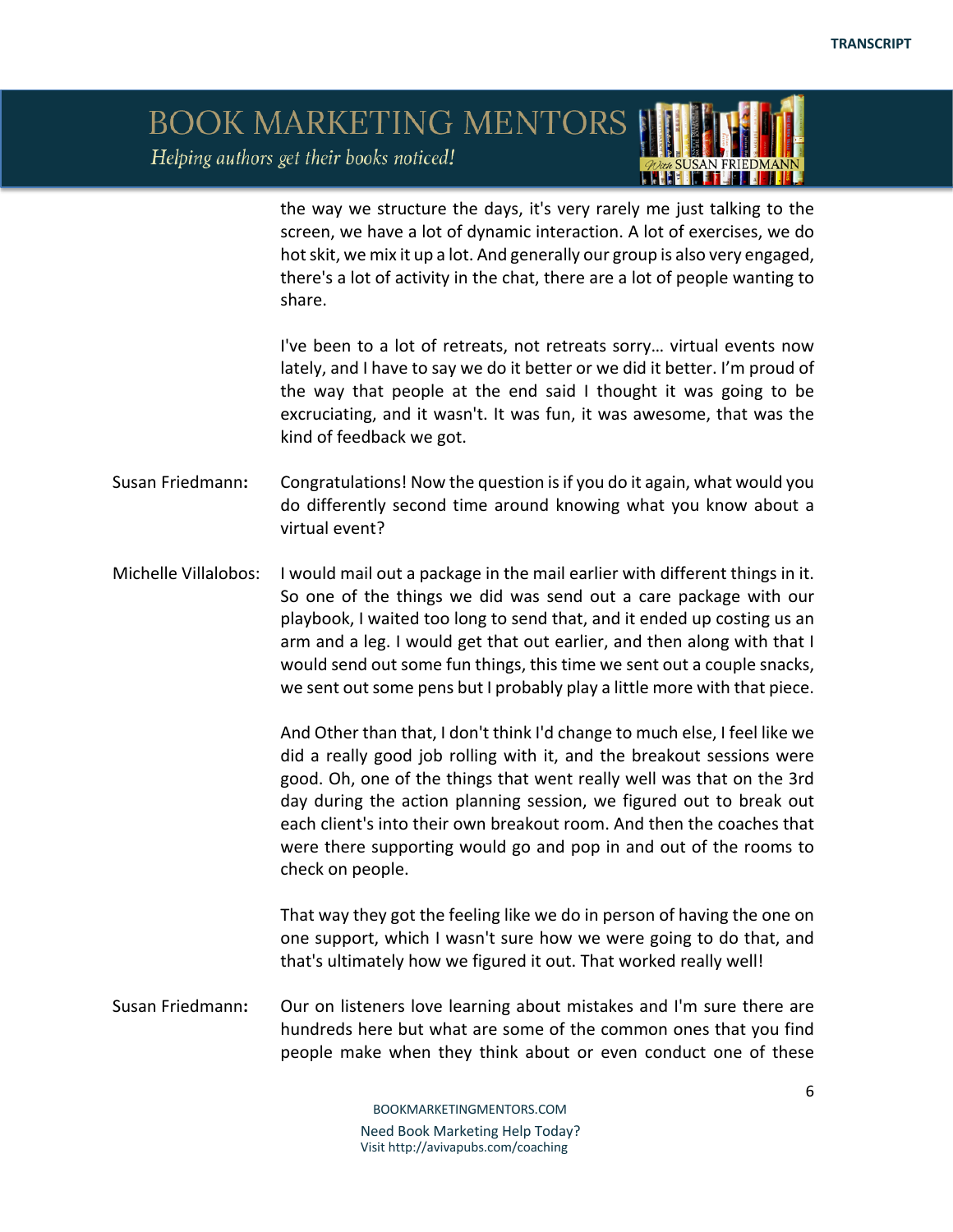# BOOK MARKETING MENTORS

Helping authors get their books noticed!

#### retreats?

Michelle Villalobos: There are a few for sure, one of them that's universal I think to both virtual and live retreats is that people try it out on paper first, and get it perfect and get it perfect before they'll get into action. And what ends up happening a lot of times is they don't ever get it perfect, and so they don't ever actually do the retreat. Or they create the whole thing, they create all these marketing materials, and websites and brochures, and then they start promoting it, and it's not landing, and then they're like "oh it's doesn't work, they get discouraged, they lack confidence."

> What I've seen work better is what I call sell it 1st figure it out later. And what that looks like is instead of trying to market the retreat, market you, market your process, market having a meaningful conversation with you. Let me back up a  $2<sup>nd</sup>$ , I'll also say that I've never myself sold a retreat by having someone just click on a button, and buy it every time I've sold a retreat, it's been over the phone or in person.

> And the reason for that, is that this model for… at least the way I do it Susan, and I want to be cautious because I'm not trying to tell people that this is the only way to do it, but the way I do it, and the way… I've seen it work really well, is this is not a 3 day experience, that's \$200 or even \$500 or even \$900. I really operate on a boutique model, like you deliver an outstanding outcome and you charge a price that's worthy of that outcome.

> Usually, the retreats that I do, that my clients do, start in the neighborhood of about \$2000, a \$2000 sale is not an easy thing to do by having somebody look at a brochure, and buy. Or having somebody go to a website and buy. Not to mention a retreat is a situation where you want to make sure that the people that are in the room or in the experience are a good fit, because more than with almost any other model, one bad apple can really spoil the bunch.

> I say all of that to preface this, by saying that all you need to do is have what Mark Le Blanc, one of my coaches calls "meaningful conversations with people." And so rather than spending so much time and effort creating all these marketing materials, I would say do all your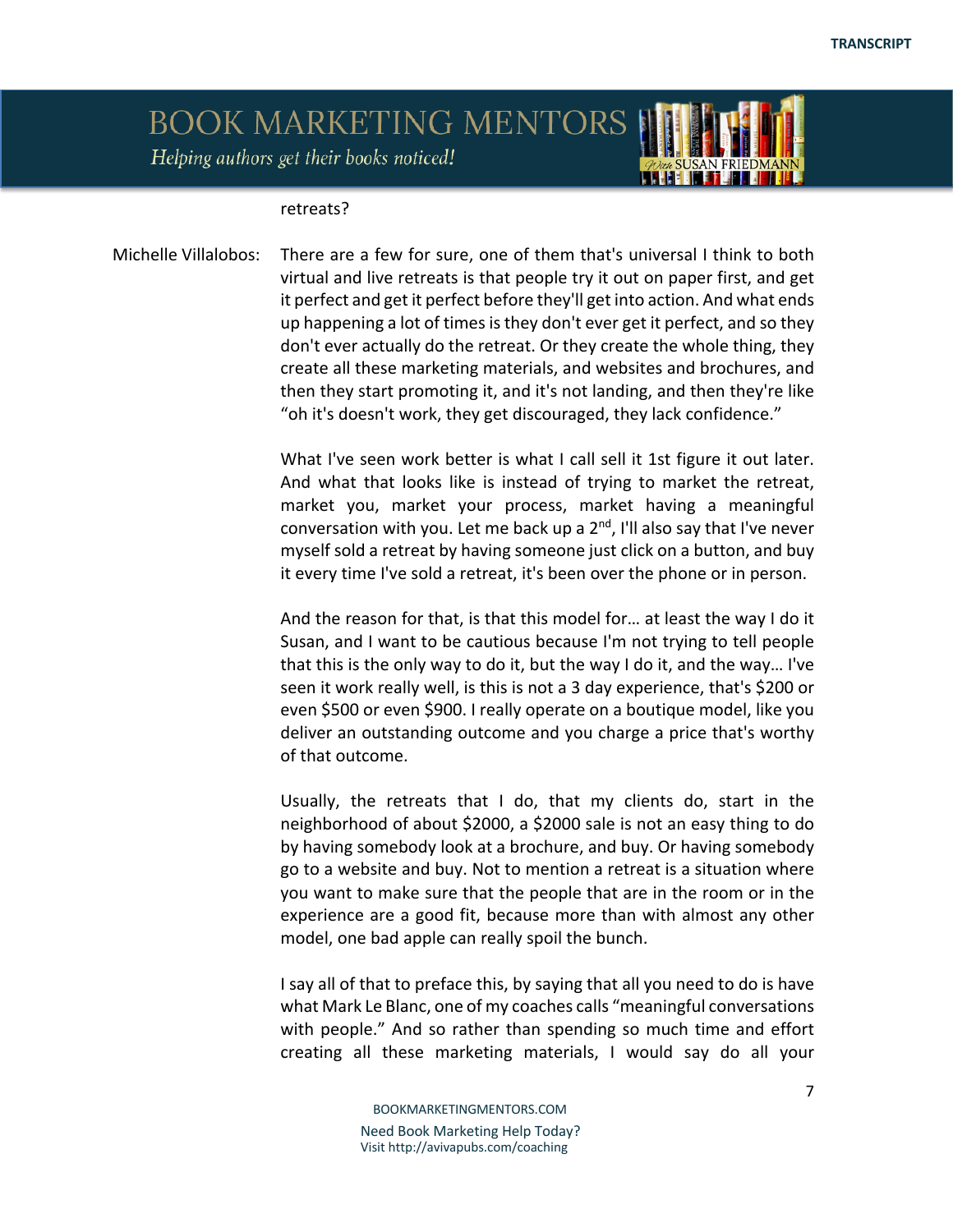#### BOOK MARKETING MENTORS Helping authors get their books noticed! <u>ISSNE MATERIAL I</u>

marketing and just focus on getting people on a call, a meaningful conversation, and then in that call, sell it. Even if you don't know exactly what it looks like, even if you don't have all the details exactly worked out, if you have a date, and you have of that in you and you have meaningful conversations with people who are interested in the breakthrough that you provide, sell it first, and then figure it out later.

That's what I did, I said hey I've got this, be on the phone with someone, they were a right fit, we were vibing, I knew what they needed and say listen "the way I work is everyone starts with this immersion experience." I call it the "superstar business breakthrough retreat," and the outcome of that is you're going to have the clarity that you're looking for you told me that you needed this, this and this. Well these are all things that we're going to do in that room over 3 days.

"Are you available on these dates?" And then that's how I sold it, instead of; "Oh, here take a look, I'm going to send you a brochure, see what you think." Does that make sense? You sell it and then you can actually craft the experience to the people that you unrolled.

- Susan Friedmann**:** I think one of the points too that you said was that you have to know what the outcome is, and you have to know what people want, that's the end results, that you're going to get into the retreat, so that they can get what it is that they need, whatever that outcome is. Now for you, what is an extraordinary outcome?
- Michelle Villalobos: I'll give you a couple of examples one of my clients Leon Webster, she's a good friend to her just on the phone today, and she has something called "The Lead Machine Weekend." And her immersion experience, her retreat is that people come in, and then 3 days later they have created all of their email marketing foundational, or fundamental she calls them. In other words, they've got a landing page that gives away a free gift.

They have the free gift created, they have a follow up email sequence, it's all uploaded into an e-mail platform. And they can start collecting leads and building their e-mail lists, and they have their 1st 90 days of e-mail content mapped out. Essentially in one week and they've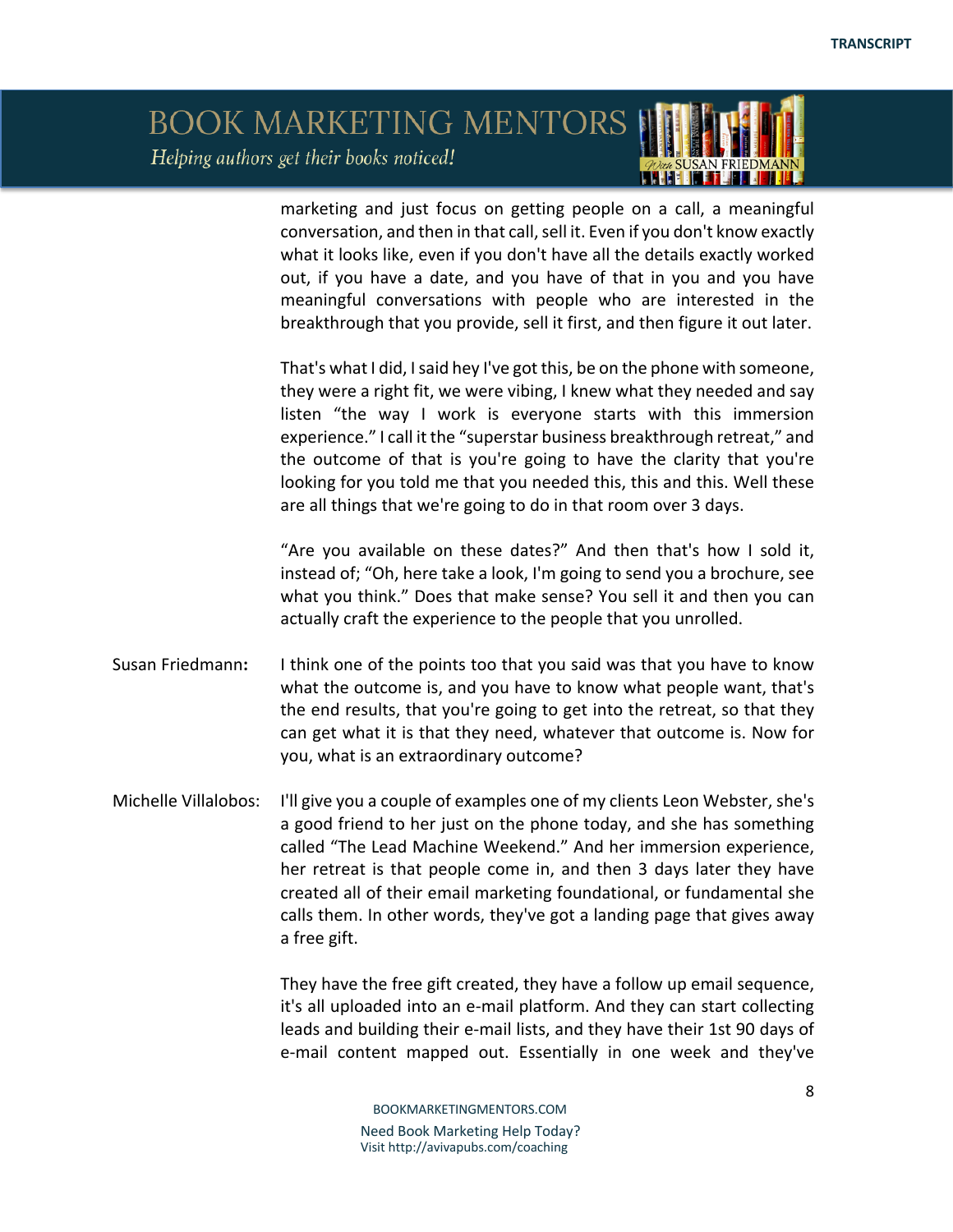created a little Lead machine, that's a juicy outcome, that's a very practical tactical outcome.

I'll use myself as an example, and mine is a little bit less, slightly less tangible I guess in the sense that people come into my retreat to get clarity, and focus and know what's the new business model that I'm going to add to my current business, and by the end of the weekend, they've got the new offers associated to that model, they have clarity on the target audience, they know what the price points are, they know what their big backend is, and they've created a business plan.

So, really the big outcome is they walk away with a new business plan, and action plan, but I also have a client and a friend, who I'm her client as well, who has a spiritual retreat that the outcome is you're going to walk away with a deeper connection to The Divine, and you're going to learn to access your own intuition, and you're going to tap into your feminine energy. Those are much less tangible outcomes, but no less exciting for the right person. Those are just a couple of examples.

Susan Friedmann**:** That's great! Now if our listeners think yes, this is something that I would like to do, but I have no idea where to start, what would the 1st step be that they would need to take? There's a lot of different ways to get started, I'll give you a couple of ideas. At the core though, I think that the key is to know what the big breakthrough is; "Know what the promise of the retreat is," some people can just jump right in, and say; "Oh the promise is this."

> I know that they're going to have this outcome, they're going to create their lead machine in a weekend, or you know they're going to create a new business plan, whatever that looks like. But sometimes you need a more roundabout way to get there, if you're not sure what that promise would be, or what that big breakthrough is. You can also think about well what is the mastery it looks like in your world? What does the ongoing piece look like? What would you like to be delivering over time to a group of people consistently? What could you deliver forever? And from there that's the big backend, work backwards into well, what do they need to get there?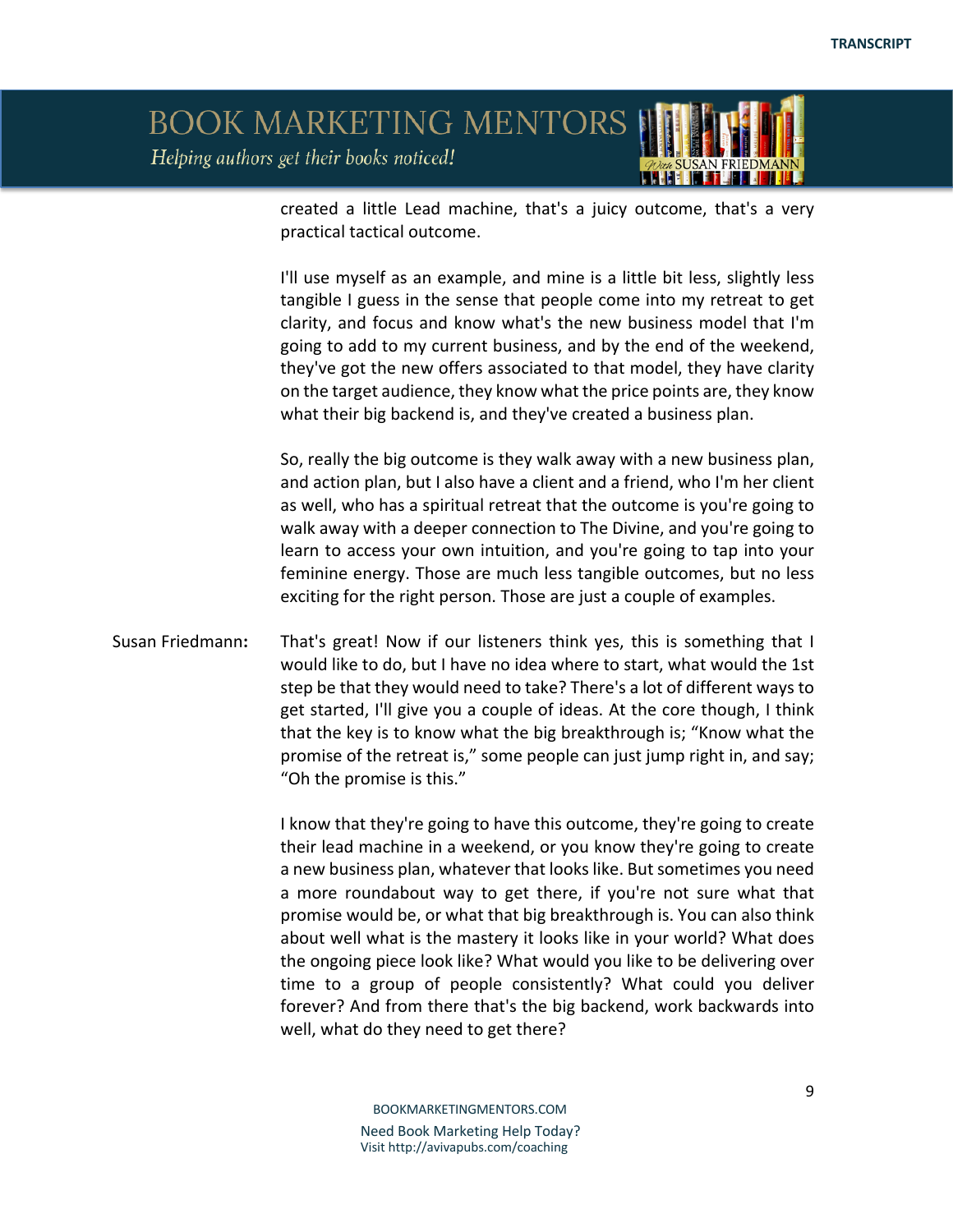For example, if you're like you know what, "I really want to create a mastermind group for people to share best practices in our industry." Cool, then you've got to ask the question who are these people. And then once you know who they are, you can ask yourself what's the problem that they have, that they know they have? What's the problem that keeps them up at night, is there some breakthrough retreat experience that could solve that problem for them, because if you solve that problem for them chances are they'll want to keep working with you, and working with each other.

- Susan Friedmann**:** I love that, it is so exciting, it's like I have got to get started on some of this. Let's have you tell our audience how they can find out more about Michelle, and your different events, and how they would get involved with you?
- Michelle Villalobos: Oh sure! You can find me at superstaractivator.com. There's events dates, and links to the events, there's a contact form, everything you need is there. And if you are really curious about this retreat model, I do have a free gift. It's the road map, I've created a 7 step, what I call "the retreats to riches road map." That basically is very simple, but it's simple because it's a very distilled down one sheet roadmap, that basically takes you through all 7 Court components of designing, filling and monetizing, and retreat.

And then there's a legend that goes with that kind of tells you what to do for each component. So it's a 2 page thing, very simplified but very distilled down to its essence. And you can get that at retreatstorichesroadmap.com.

Susan Friedmann**:** And I'm going to put that in the show notes Michelle, because I downloaded that. What an invaluable tool? Wow! Listeners, make sure all that you do click on that link and pick that up or download or whatever you want, but it is invaluable. And you'll find out more than we were able to fit in the time that we had with Michelle. And Michel if you were to leave our listeners with a golden nugget, what would that be?

Michelle Villalobos: I would say to take imperfect action. So often, people like us Susan, I'm